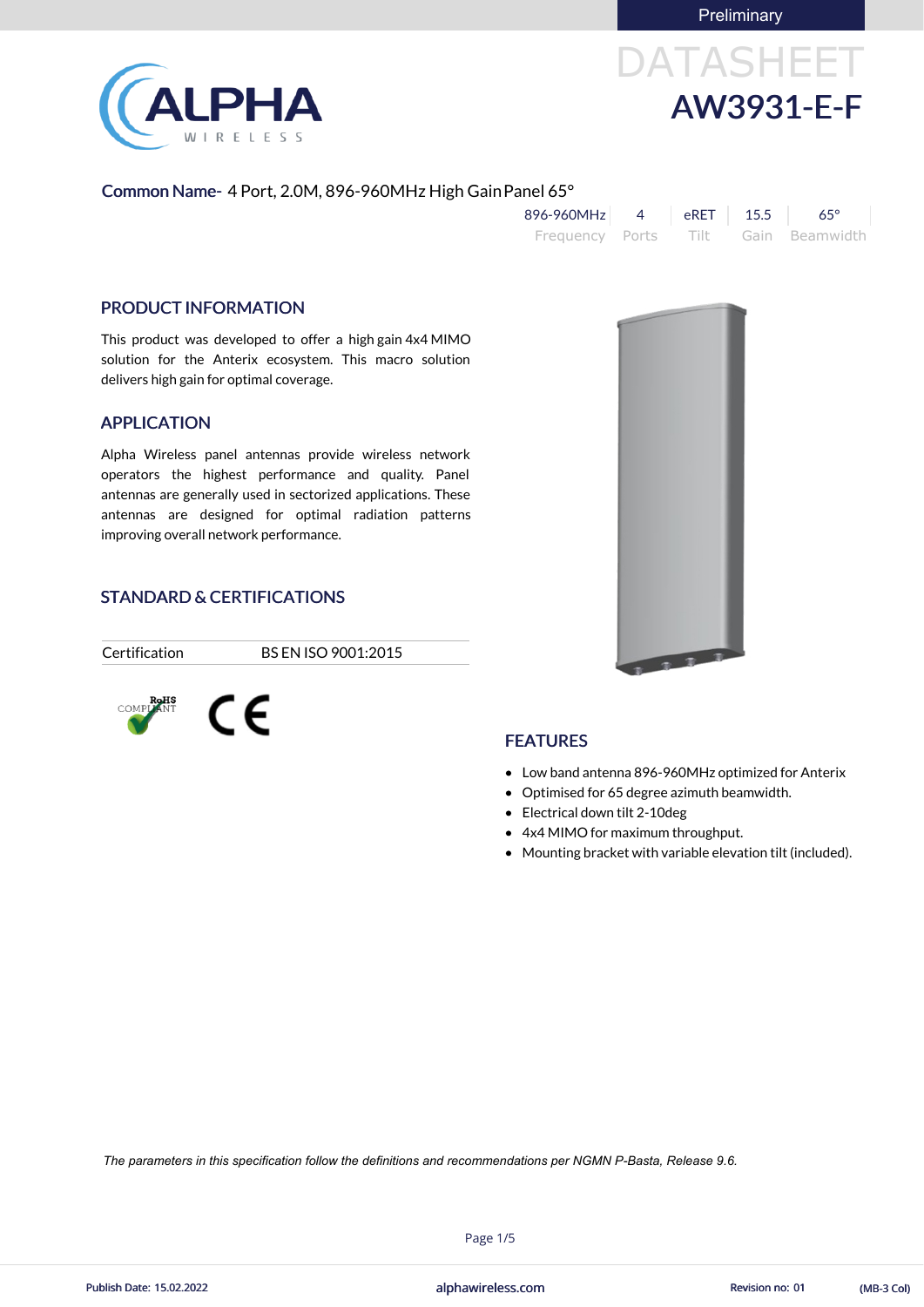

## AW3931-E-F

#### TECHNICAL SPECIFICATION

| <b>Electrical Specifications</b>        |              |            |                            |                            |                            |  |
|-----------------------------------------|--------------|------------|----------------------------|----------------------------|----------------------------|--|
| <b>Frequency Range</b>                  |              | <b>MHz</b> | 896 - 918                  | $918 - 940$                | $940 - 960$                |  |
| Polarisation                            |              | Degree     |                            | $+/-45^{\circ}$            |                            |  |
| Gain                                    | <b>Basta</b> | dBi        | $14.8 \pm 0.5$             | $15.0 \pm 0.5$             | $15.0 + 0.5$               |  |
|                                         | Max          | dBi        | 15.3                       | 15.5                       | 15.5                       |  |
| Azimuth Beamwidth                       |              | Degree     | $65^\circ$                 | $65^\circ$                 | $65^\circ$                 |  |
| Azimuth Beam Squint                     |              | Degree<    | $5^\circ$                  | $5^\circ$                  | $5^\circ$                  |  |
| Elevation Beamwidth                     |              | Degree     | $9.5^\circ$                | $9.3^\circ$                | 9°                         |  |
| <b>Electrical Downtilt</b>              |              | Degree     | $T2^{\circ} - T10^{\circ}$ | $T2^{\circ} - T10^{\circ}$ | $T2^{\circ} - T10^{\circ}$ |  |
| <b>Electrical Downtilt Deviation</b>    |              | Degree<    | $2^{\circ}$                | $2^{\circ}$                | $2^{\circ}$                |  |
| Impedance                               |              | Ohms       | 50                         | 50                         | 50                         |  |
| <b>VSWR</b>                             |              | $\prec$    | 1.5                        | 1.5                        | 1.5                        |  |
| <b>Return Loss</b>                      |              | dB         | 14                         | 14                         | 14                         |  |
| <b>Isolation</b>                        |              | dB         | 25                         | 25                         | 25                         |  |
| Front to Back Ratio: Total Power +/-30° |              | dB         | 22                         | 22                         | 22                         |  |
| Passive Intermodulation                 |              | dBc<       | $-150$                     | $-150$                     | $-150$                     |  |
| <b>Cross-Polar Discrimination</b>       |              | dB         | 15                         | 15                         | 15                         |  |
| Maximum Effective Power Per Port        |              | W          | 300                        | 300                        | 300                        |  |

### Representative Pattern Files





Azimuth **Elevation** 

For radiation pattern files, please login at www.alphawireless.com

Page 2/5

alphawireless.com Publish Date: 15.02.2022 Revision no: 01 (MB-3 Col)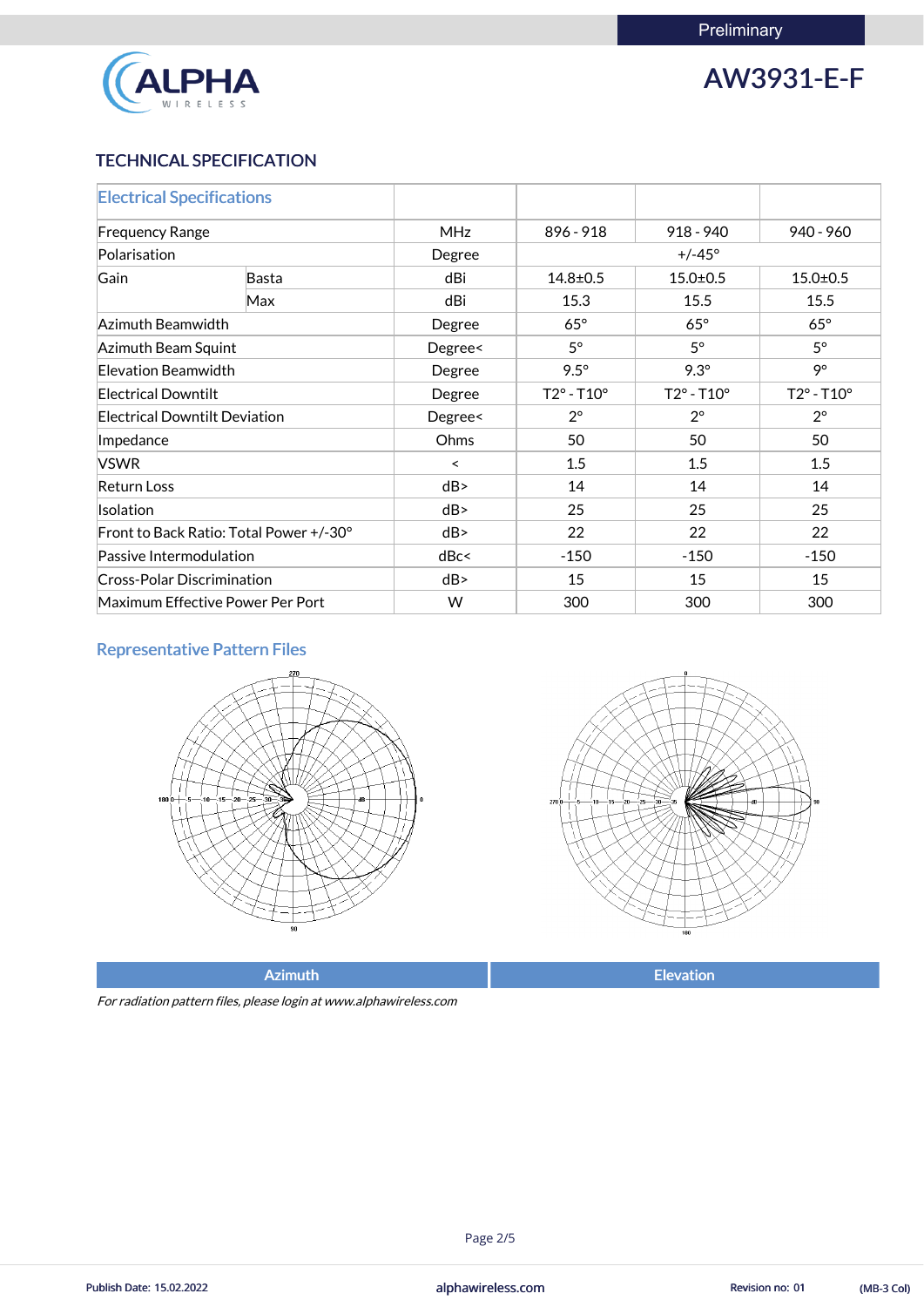

## AW3931-E-F

#### TECHNICAL SPECIFICATION

| <b>Mechanical Specifications</b>                |                              |                                       |  |
|-------------------------------------------------|------------------------------|---------------------------------------|--|
| <b>Dimensions</b>                               | mm(in)                       | 2040 (80.3) x 480 (18.9) x 115 (4.5)  |  |
| Packing Size (LxWxD)                            | $mm$ (in)                    | 2250 (88.5) x 530 (20.9) x 275 (10.8) |  |
| Net Weight (antenna)                            | kg (lb)                      | 30(66)                                |  |
| Net Weight (mount)                              | kg (lb)                      | 3(6.6)                                |  |
| Shipping Weight                                 | kg (lb)                      | 33(72.6)                              |  |
| Connector Type (Female)                         |                              | $4.3 - 10$                            |  |
| <b>Connector Quantity</b>                       |                              | 4                                     |  |
| <b>Connector Position</b>                       |                              | <b>Bottom</b>                         |  |
| Windload Frontal (at Rated Wind Speed: 150km/h) | $N$ (lbf)                    | 1063 (239)                            |  |
| Windload Lateral (at Rated Wind Speed: 150km/h) | $N$ (lbf)                    | 255(58)                               |  |
| <b>Survival Wind Speed</b>                      | $km/h$ (mph)                 | 200(125)                              |  |
| Radome Material                                 |                              | <b>Fiberglass</b>                     |  |
| Radome Colour                                   | <b>RAL</b>                   | 9010                                  |  |
| <b>Product Compliance Environmental</b>         |                              | <b>RoHS</b>                           |  |
| Lightning Protection                            |                              | DC Grounded                           |  |
| Cold Temperature Survival                       | $^{\circ}$ C ( $^{\circ}$ F) | $-40(-40)$                            |  |
| Hot Temperature Survival                        | $^{\circ}$ C ( $^{\circ}$ F) | 70 (158)                              |  |

### Array Layout and RET Information



 $R<sub>2</sub>$ 

└

| Configuration                  |                                                         |
|--------------------------------|---------------------------------------------------------|
| 896-960 MHz                    | One RET per 2 Port Array: R1, R2                        |
| <b>Total Quantity</b>          | Two RET Motor Controller                                |
| <b>Location and Interface</b>  |                                                         |
| <b>RET Controller Location</b> | Inside antenna radome housing                           |
| <b>RET Interface</b>           | Pair of AISG 8 Pin DIN connectors, one male, one female |
| <b>RET Interface Quantity</b>  | One pair of AISG 8 Pin DIN connectors                   |
| <b>RET Interface Location</b>  | On connector plate located at bottom of antenna         |
| <b>Electrical</b>              |                                                         |
| Input Voltage                  | $10 - 30V$                                              |
| Power Idle Mode                | < 1W                                                    |
| Power Active Mode              | ~< 10W                                                  |
| Protocol                       | 3GPP / AISG 2.0                                         |
|                                |                                                         |

| <b>Array</b> | <b>Frequency</b><br><b>MHz</b> | <b>Ports</b> | <b>RET ID</b> |
|--------------|--------------------------------|--------------|---------------|
|              | $896 - 960$                    | $-2$         |               |

 $3 - 4$ 

 $\sqrt{2}$ 

 $896 - 960$ 

#### **L**

Page 3/5

alphawireless.com Publish Date: 15.02.2022 Revision no: 01 (MB-3 Col)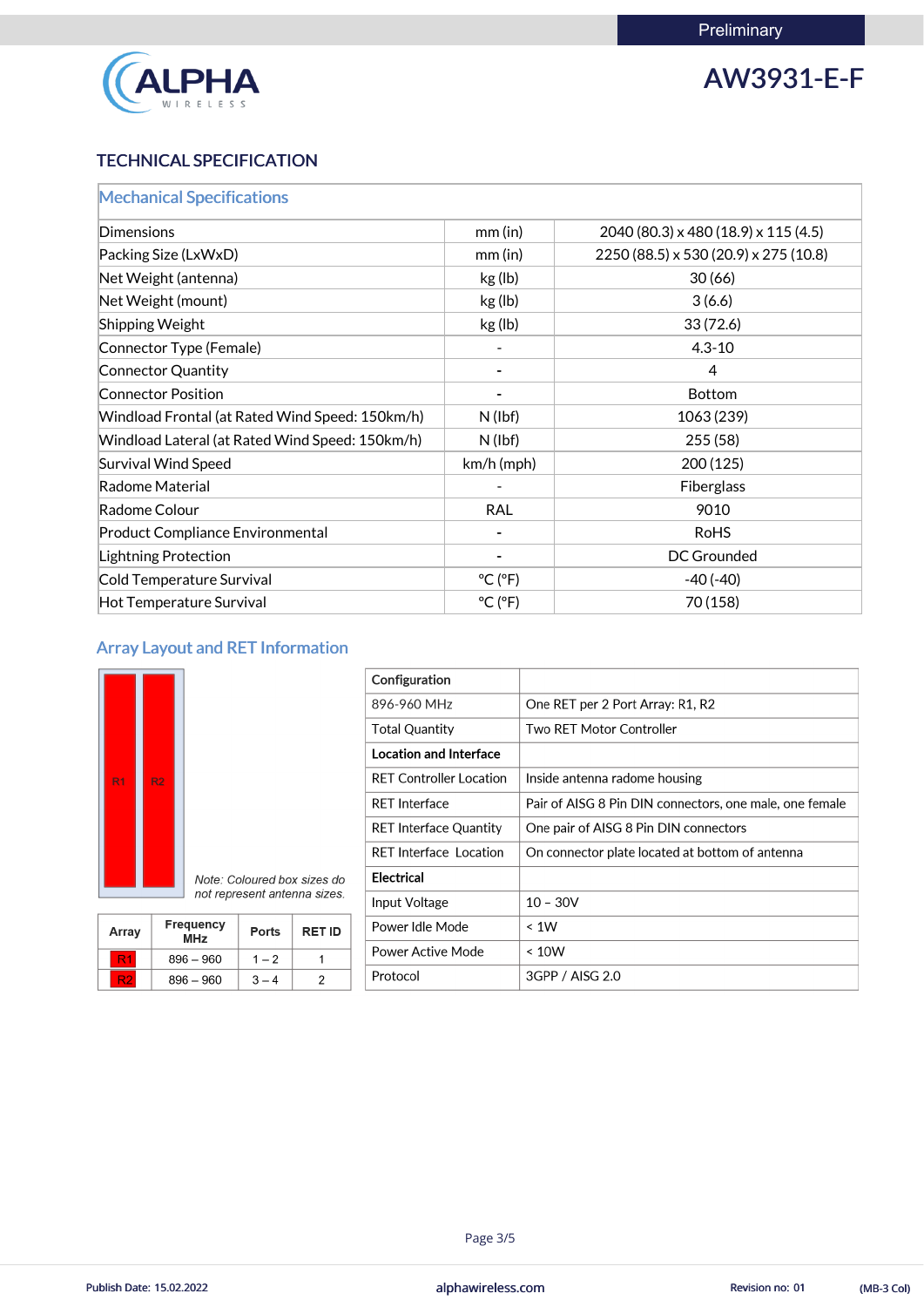**Preliminary** 



AW3931-E-F

#### Mechanical Illustration

#### All measurements are in mm (in)







#### Page 4/5